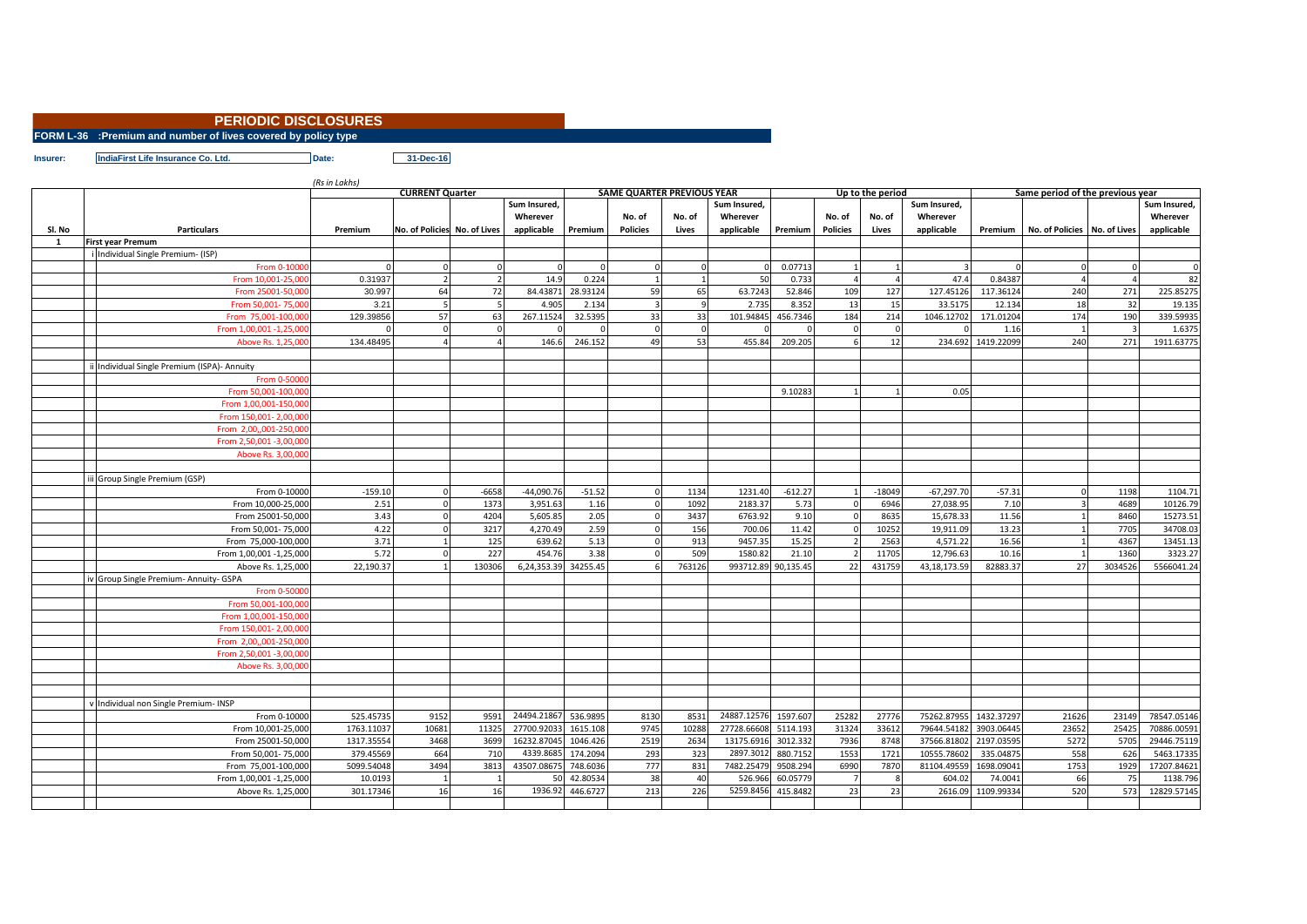|                | Individual non Single Premium- Annuity- INSPA |            |       |       |             |          |        |        |                    |          |       |       |             |           |       |       |             |
|----------------|-----------------------------------------------|------------|-------|-------|-------------|----------|--------|--------|--------------------|----------|-------|-------|-------------|-----------|-------|-------|-------------|
|                | From 0-5000                                   |            |       |       |             |          |        |        |                    |          |       |       |             |           |       |       |             |
|                | From 50,001-100,00                            |            |       |       |             |          |        |        |                    |          |       |       |             |           |       |       |             |
|                | From 1,00,001-150,00                          |            |       |       |             |          |        |        |                    |          |       |       |             |           |       |       |             |
|                |                                               |            |       |       |             |          |        |        |                    |          |       |       |             |           |       |       |             |
|                | From 150,001-2,00,000                         |            |       |       |             |          |        |        |                    |          |       |       |             |           |       |       |             |
|                | From 2,00,,001-250,00                         |            |       |       |             |          |        |        |                    |          |       |       |             |           |       |       |             |
|                | From 2,50,001-3,00,00                         |            |       |       |             |          |        |        |                    |          |       |       |             |           |       |       |             |
|                | Above Rs. 3,00,000                            |            |       |       |             |          |        |        |                    |          |       |       |             |           |       |       |             |
|                |                                               |            |       |       |             |          |        |        |                    |          |       |       |             |           |       |       |             |
|                | Group Non Single Premium (GNSP)               |            |       |       |             |          |        |        |                    |          |       |       |             |           |       |       |             |
|                | From 0-1000                                   |            |       |       |             |          |        |        |                    |          |       |       |             |           |       |       |             |
|                | From 10,000-25,00                             |            |       |       |             |          |        |        |                    |          |       |       |             |           |       |       |             |
|                | From 25001-50,00                              |            |       |       |             |          |        |        |                    |          |       |       |             |           |       |       |             |
|                | From 50,001-75,00                             |            |       |       |             |          |        |        |                    |          |       |       |             |           |       |       |             |
|                | From 75,000-100,00                            |            |       |       |             |          |        |        |                    |          |       |       |             |           |       |       |             |
|                | From 1,00,001 -1,25,00                        |            |       |       |             |          |        |        |                    |          |       |       |             |           |       |       |             |
|                | Above Rs. 1,25,000                            |            |       |       |             |          |        |        |                    |          |       |       |             |           |       |       |             |
|                |                                               |            |       |       |             |          |        |        |                    |          |       |       |             |           |       |       |             |
|                | viii Group Non Single Premium- Annuity- GNSPA |            |       |       |             |          |        |        |                    |          |       |       |             |           |       |       |             |
|                | From 0-10000                                  |            |       |       |             |          |        |        |                    |          |       |       |             |           |       |       |             |
|                | From 10,000-25,000                            |            |       |       |             |          |        |        |                    |          |       |       |             |           |       |       |             |
|                | From 25001-50,000                             |            |       |       |             |          |        |        |                    |          |       |       |             |           |       |       |             |
|                | From 50,001-75,000                            |            |       |       |             |          |        |        |                    |          |       |       |             |           |       |       |             |
|                | From 75,000-100,000                           |            |       |       |             |          |        |        |                    |          |       |       |             |           |       |       |             |
|                | From 1,00,001 -1,25,000                       |            |       |       |             |          |        |        |                    |          |       |       |             |           |       |       |             |
|                | Above Rs. 1,25,000                            |            |       |       |             |          |        |        |                    |          |       |       |             |           |       |       |             |
|                |                                               |            |       |       |             |          |        |        |                    |          |       |       |             |           |       |       |             |
|                |                                               |            |       |       |             |          |        |        |                    |          |       |       |             |           |       |       |             |
|                |                                               |            |       |       |             |          |        |        |                    |          |       |       |             |           |       |       |             |
|                |                                               |            |       |       |             |          |        |        |                    |          |       |       |             |           |       |       |             |
| $\overline{2}$ | <b>Renewal Premium</b>                        |            |       |       |             |          |        |        |                    |          |       |       |             |           |       |       |             |
|                | i Individual                                  |            |       |       |             |          |        |        |                    |          |       |       |             |           |       |       |             |
|                | From 0-10000                                  | 677.26463  | 10102 | 10131 | 46777.19496 | 550.81   | 8,473  | 8,501  | 34,631.07 2076.339 |          | 35282 | 35412 | 173911.1401 | 1,655.43  | 28535 | 28796 | 1,26,986.92 |
|                | From 10,000-25,000                            | 5389.65027 | 30902 | 32173 | 83784.02074 | 4,755.09 | 27,490 | 28,937 | 71,461.56          | 14800    | 96874 | 99759 | 255884.0738 | 13,909.70 | 93059 | 96684 | 2,23,222.18 |
|                | From 25001-50,000                             | 2343.26821 | 5426  | 5610  | 29472.80355 | 1,696.35 | 3,870  | 4,063  | 20,675.22          | 6144.533 | 14930 | 15071 | 80764.37983 | 5,129.63  | 12411 | 12429 | 62,875.17   |
|                | From 50,001-75,000                            | 302.75147  | 478   | 503   | 4169.18999  | 165.16   | 236    | 263    | 1,844.32           | 753.2993 | 1317  | 1353  | 11655.65359 | 508.78    | 905   | 916   | 7,050.42    |
|                | From 75,000-100,000                           | 1199.38172 | 1185  | 1180  | 12342.80776 | 696.70   | 679    | 663    | 7,422.11           | 3285.475 | 3333  | 3225  | 34125.21084 | 2,212.01  | 2213  | 2016  | 22,290.35   |
|                | From 1,00,001 -1,25,000                       | 65.88667   | 52    | 51    | 618.7558    | 39.23    | 30     | 32     | 353.12             | 191.4983 | 177   | 166   | 2651.4625   | 140.46    | 135   | 117   | 1,845.87    |
|                | Above Rs. 1,25,000                            | 761.38034  | 311   | 308   | 8534.77142  | 424.59   | 152    | 143    | 4,706.13           | 2169.343 | 874   | 830   | 23390.59786 | 1,522.83  | 540   | 473   | 15,903.52   |
|                |                                               |            |       |       |             |          |        |        |                    |          |       |       |             |           |       |       |             |
|                | ii Individual- Annuity                        |            |       |       |             |          |        |        |                    |          |       |       |             |           |       |       |             |
|                | From 0-10000                                  |            |       |       |             |          |        |        |                    |          |       |       |             |           |       |       |             |
|                | From 10,000-25,000                            |            |       |       |             |          |        |        |                    |          |       |       |             |           |       |       |             |
|                | From 25001-50,000                             |            |       |       |             |          |        |        |                    |          |       |       |             |           |       |       |             |
|                | From 50,001-75,000                            |            |       |       |             |          |        |        |                    |          |       |       |             |           |       |       |             |
|                | From 75,000-100,000                           |            |       |       |             |          |        |        |                    |          |       |       |             |           |       |       |             |
|                | From 1,00,001 -1,25,000                       |            |       |       |             |          |        |        |                    |          |       |       |             |           |       |       |             |
|                | Above Rs. 1,25,000                            |            |       |       |             |          |        |        |                    |          |       |       |             |           |       |       |             |
|                |                                               |            |       |       |             |          |        |        |                    |          |       |       |             |           |       |       |             |
|                | ii Group                                      |            |       |       |             |          |        |        |                    |          |       |       |             |           |       |       |             |
|                | From 0-10000                                  |            |       |       |             |          |        |        |                    |          |       |       |             |           |       |       |             |
|                | From 10,000-25,000                            |            |       |       |             |          |        |        |                    |          |       |       |             |           |       |       |             |
|                | From 25001-50,000                             |            |       |       |             |          |        |        |                    |          |       |       |             |           |       |       |             |
|                | From 50,001-75,000                            |            |       |       |             |          |        |        |                    |          |       |       |             |           |       |       |             |
|                | From 75,000-100,000                           |            |       |       |             |          |        |        |                    |          |       |       |             |           |       |       |             |
|                | From 1,00,001 -1,25,000                       |            |       |       |             |          |        |        |                    |          |       |       |             |           |       |       |             |
|                |                                               |            |       |       |             |          |        |        |                    |          |       |       |             |           |       |       |             |